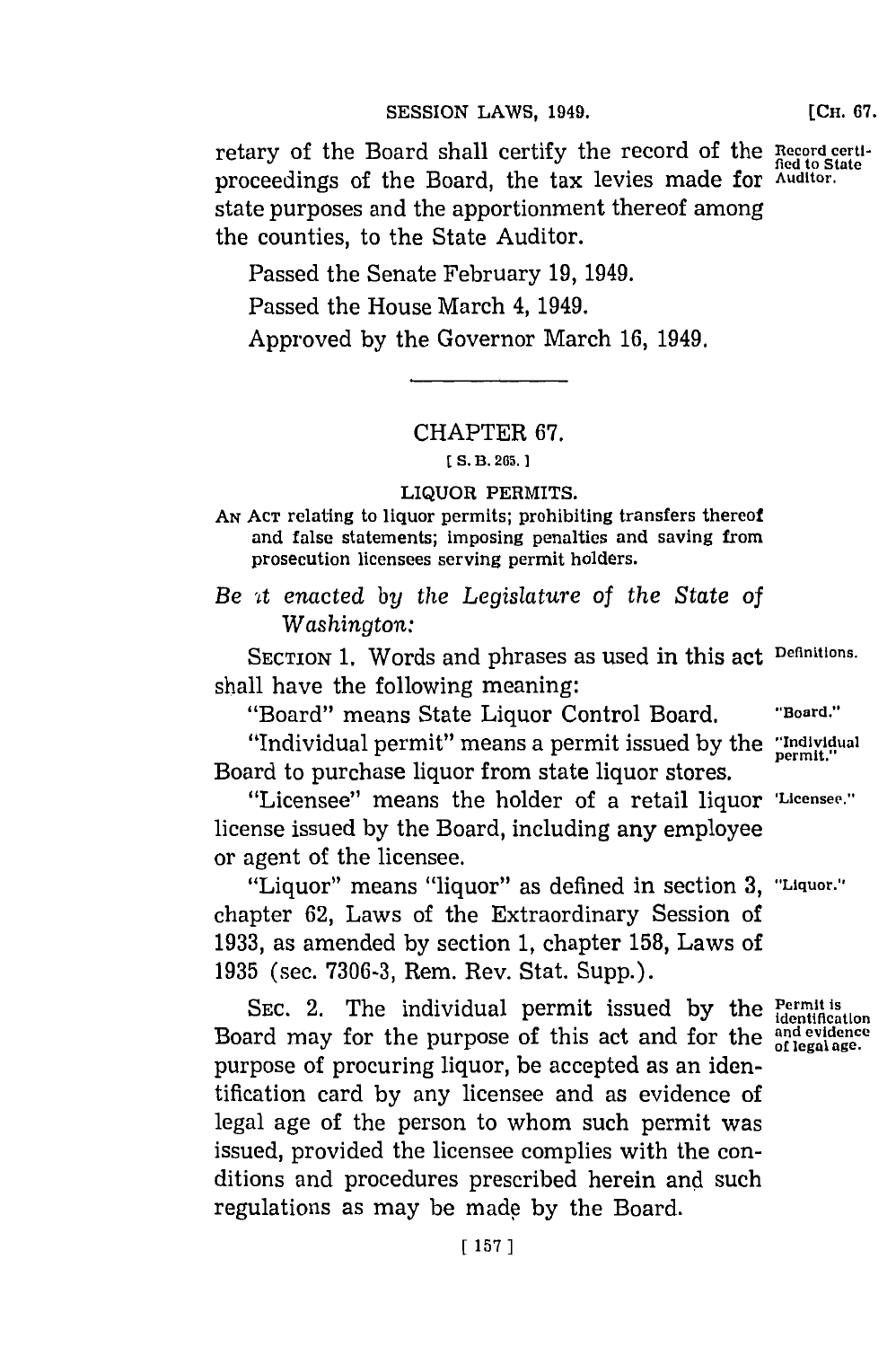**CH. 67.] SESSION LAWS, 1949.**

Licensee **SEC.** 3. Said individual permit shall be presented **may request of any licensee**<br>ascertain **Perm It to be asset to be a horizonal by** the **permitted Permutation age.** for the purpose of aiding the licensee to determine whether or not such person is at least twenty-one years of age when such person desires to procure liquor from a licensed establishment.

**Cards for SEC.** 4. In addition to the presentation **by** the tion. **IDENTIFICA- holder** and verification by the licensee of such individual permit, the licensee shall require the person whose age may be in question to **fill** in and sign a card in such form as the Board may prescribe and require and to furnish such other information as the Board may require for the purpose of establishing the identity of the person signing such card. Such statement shall be printed upon a five-inch **by** eightinch file card, which card shall be filed alphabetically **by** the licensee at or before the close of business on the day of which said statement is executed, in the file box containing a suitable alphabetical index and such card shall be subject to examination **by** any peace officer or agent or employee of the Board at any and all times.

**permit not**

**Individual SEC. 5.** It shall be unlawful for the owner of an **transferable,** individual permit as defined **by** this act to transfer said permit to any other person for the purpose of aiding such person to procure alcoholic beverages from any licensee. Any person who shall permit his **Penalties for** individual permit to be used **by** another or to transfer such permit to another for the purpose of aiding such transferee to obtain alcoholic beverages from a licensee, shall be guilty of a misdemeanor and upon conviction thereof shall be sentenced to pay a fine of not more than one hundred dollars or imprisonment for 'not more than thirty days or both. Any person not entitled thereto who shall have unlawfully procured or have issued or transferred to him an aforesaid individual liquor permit, and any per